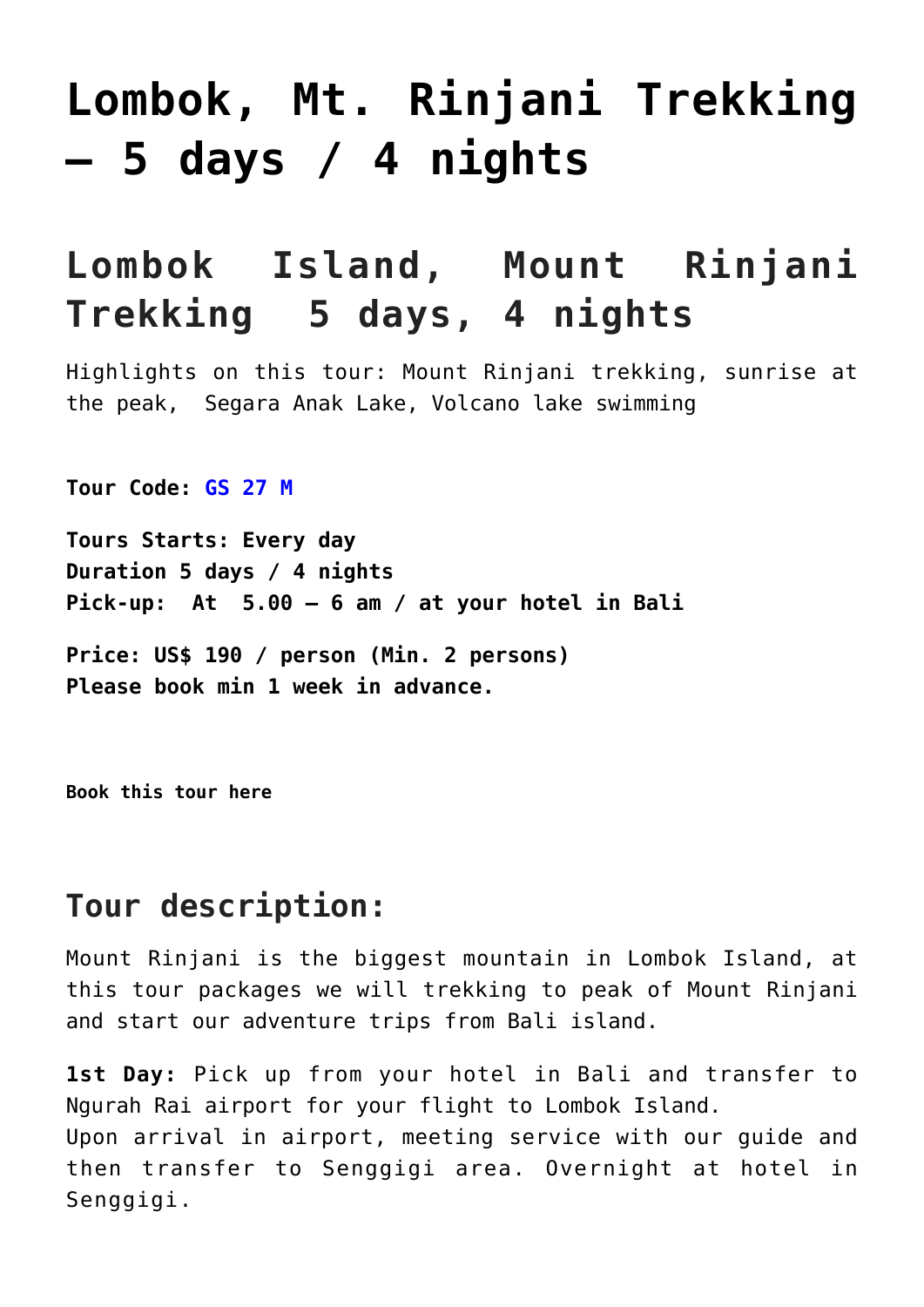**2nd Day**: Early in the morning breakfast at hotel and then transfer to Sembalun and then register at Rinjani Trek Centre, then start for approx 4 hours walk ascent trough grassland to Pelawangan 2 (camp) with rest stop along the way. After lunch, start step climb to Pelawangan 2. Dinner and overnight at Pelawangan 2.

**3rd Day:** Pelawangan 2 – Top of Mt. Rinjani – Segara Anak Lake. Early in the morning at 3.00 am, climb up for approx 3 hours to the peak of Mount Rinjani (3,726 m a.s.l). Enjoy the sunrise over a spectacular view of lake, mountain and island stretching far below. Small breakfast on the summit. Descent to Pelawangan 2. After lunch, descent to Segara Anak Lake with an active volcano within Mt.Baru Jari (2,351 m a.s.l). Rest of the day, fell free and cool by swimming on the lake of natural sauna on the hot spring. Dinner and overnight on tent by the lake.

**4th Day:** Lake – Senggigi: After breakfast, trek up to Pelawangan1 then descent to Senaru Village with lunch stop at Pos III. Arrival in Senaru in the afternoon and then transfer to Senggigi area and overnight at comfort beach hotel in Senggigi.

**5th Day:** Lombok to Bali. Breakfast at hotel. Free at your own leisure and enjoy the beautiful Senggigi beach. In the afternoon we will transfer to the airport for your flight back to Bali. After arrive in Bali we will transfer you to your hotel.

#### **Tours Include:**

- Pick up and drop off (at your hotel)
- Tour transportation with fully air-conditioner car or van
- Return airfares for domestic flight from Bali (DPS) Lombok (LOP) – Bali (DPS)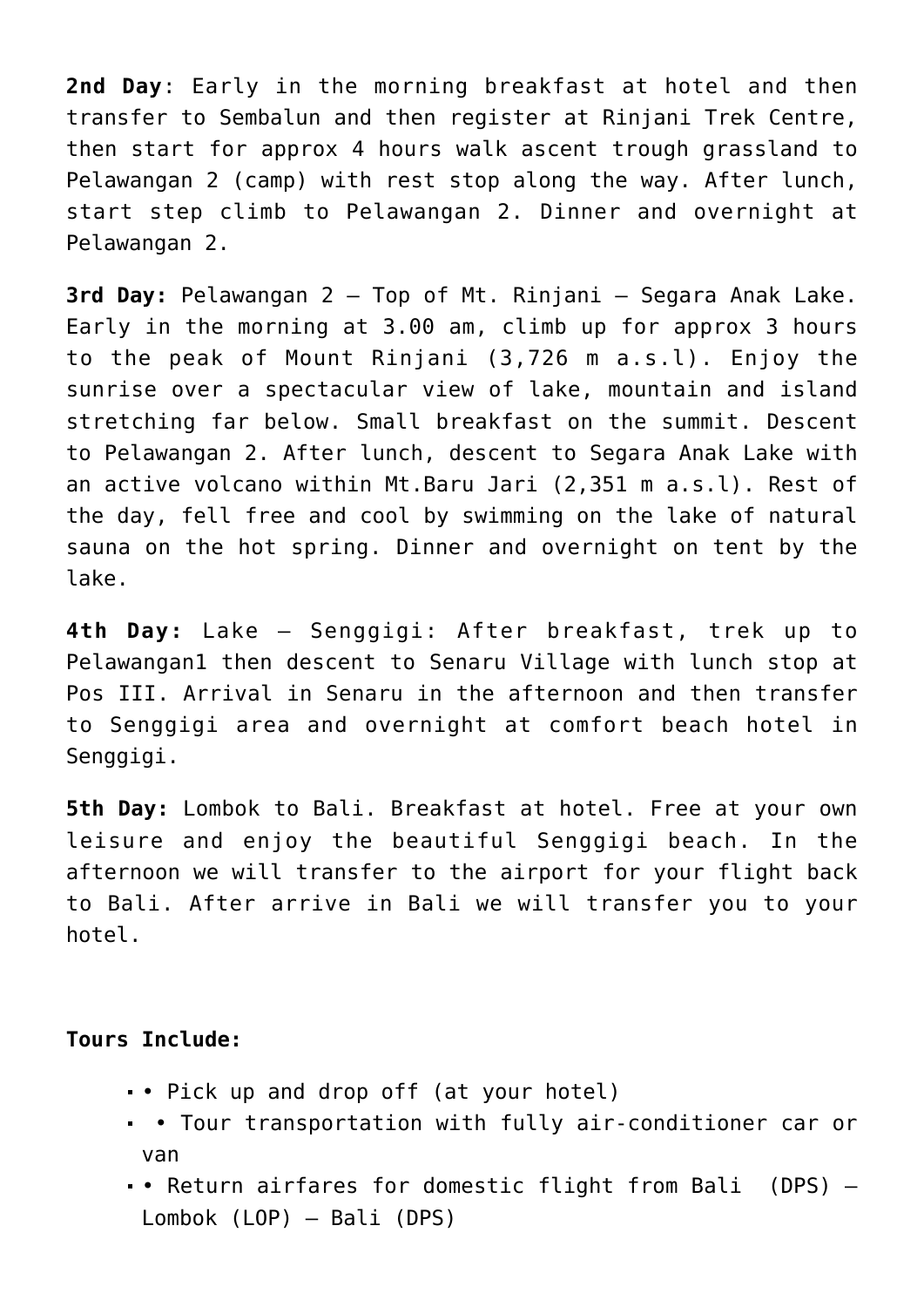- Entrance & trekking fees,
- Trnsportation in Lombok in car or van.
- Trekking Tour and safety equipment (torch, rope, tent)
- Accommodation in Senggigi in 3 Star Hotel, Trekkeing Accommodation in Tent / Camp
- Breakfast & Lunch on day 2, 3 and 4, Dinner on day 3
- English speaking tour guide / trekking guide (Japanese, German, Russian, Chinese on request)

#### **Remarks:**

- Other personal expenses are not included and will be on personal account.
- Prices are net per person and inclusive tax and service charge.
- Lunch can provide at local restaurant for surcharge of US\$ 10 per person.
- Single Surcharge: US \$ 45
- Don't forget to bring: Trekking or sport shoes, long pants, warm jacket, sun protection, swim wear, photo camera. And good condition.
- Not suitable for handicapped people
- Extension in Senggigi: US\$ 40 p.Pers. per night (3 4 star beach hotel)
- For Lombok extension, we have nice hotels in Senggigi, Gili Islands, Kuta Lombok. Please ask for our cheapest rates

**Price: US\$ 190 / person (Min. 2 persons)**

**[Book this tour here](http://griyasari.com/tour-booking)**

Book this tour and get free spa massage treatment in G-Spa,